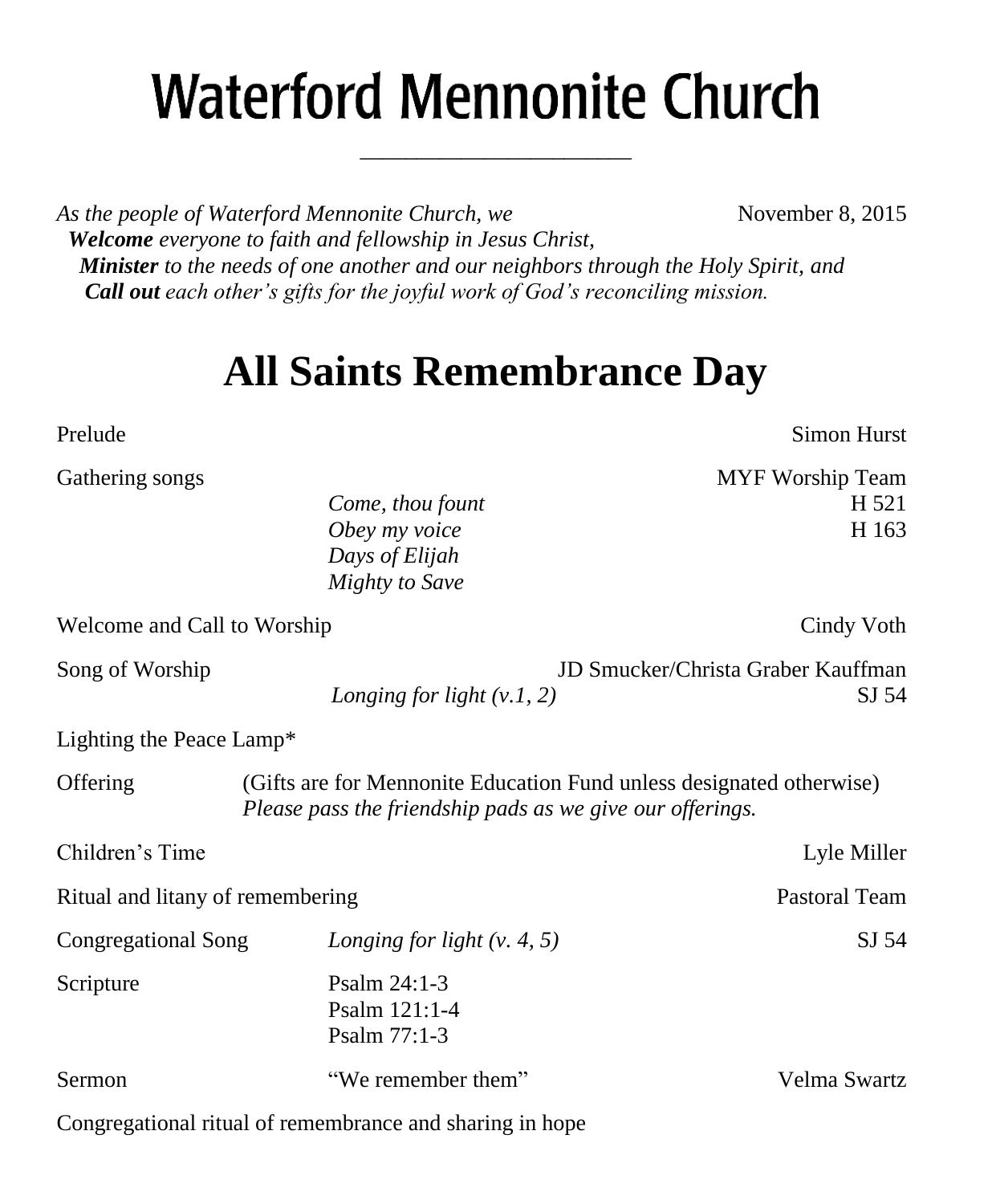| Song of Response             | All is well               | <b>Ruthie Saunders</b> |
|------------------------------|---------------------------|------------------------|
| <b>Congregational Prayer</b> |                           | Neil Amstutz           |
| <b>Benediction</b>           |                           |                        |
| Sending song                 | Peace before us $(v.1-4)$ | SS 16                  |

H = *Hymnal: A Worship Book*; SJ = *Sing the Journey; SS = Sing the Story*

\*We light the peace lamp every Sunday to lament all unnecessary and violent loss of life around the world.

**Living Stream Worship: Both services are live streamed at** [www.waterfordchurch.org](http://www.waterfordchurch.org/)

#### **Today**

| $8:00/10:45$ a.m. Worship |                                                                               |
|---------------------------|-------------------------------------------------------------------------------|
| $9:15$ a.m.               | Coffee and fellowship                                                         |
| $9:30$ a.m.               | Nurture hour—classes for all ages                                             |
| $9:30$ a.m.               | Safe Spaces training hosted by Gelassenheit and Koinonia classes in sanctuary |

#### **Welcome, Guests**

Large print copies of the bulletin and the hymnal and hearing aid systems are available from the ushers. Sermon boards for children are available at the back door; please pick one up as you enter. You are encouraged to bring infants through age two children to the nursery. Pick up the newsletter, *Buzz,* from the welcome kiosk in the foyer.

# **Welcome Team**

| Greeter/Hosts Dan & Diane Bodiker                                          |
|----------------------------------------------------------------------------|
| Ken Otto, Ken Houtz $(1st)$ ;                                              |
| Joanna Yoder, Herb Resler, Glenn Reinford (2 <sup>nd</sup> )               |
| Lorene & Sophie Miller $(1st)$ ; Nick & Amanda Stoltzfus (nurture); Monica |
| Stutzman, Bonnie Miller $(2nd)$                                            |
| Shawn Stutzman, Karen Sommers, Felix Perez-Diener                          |
|                                                                            |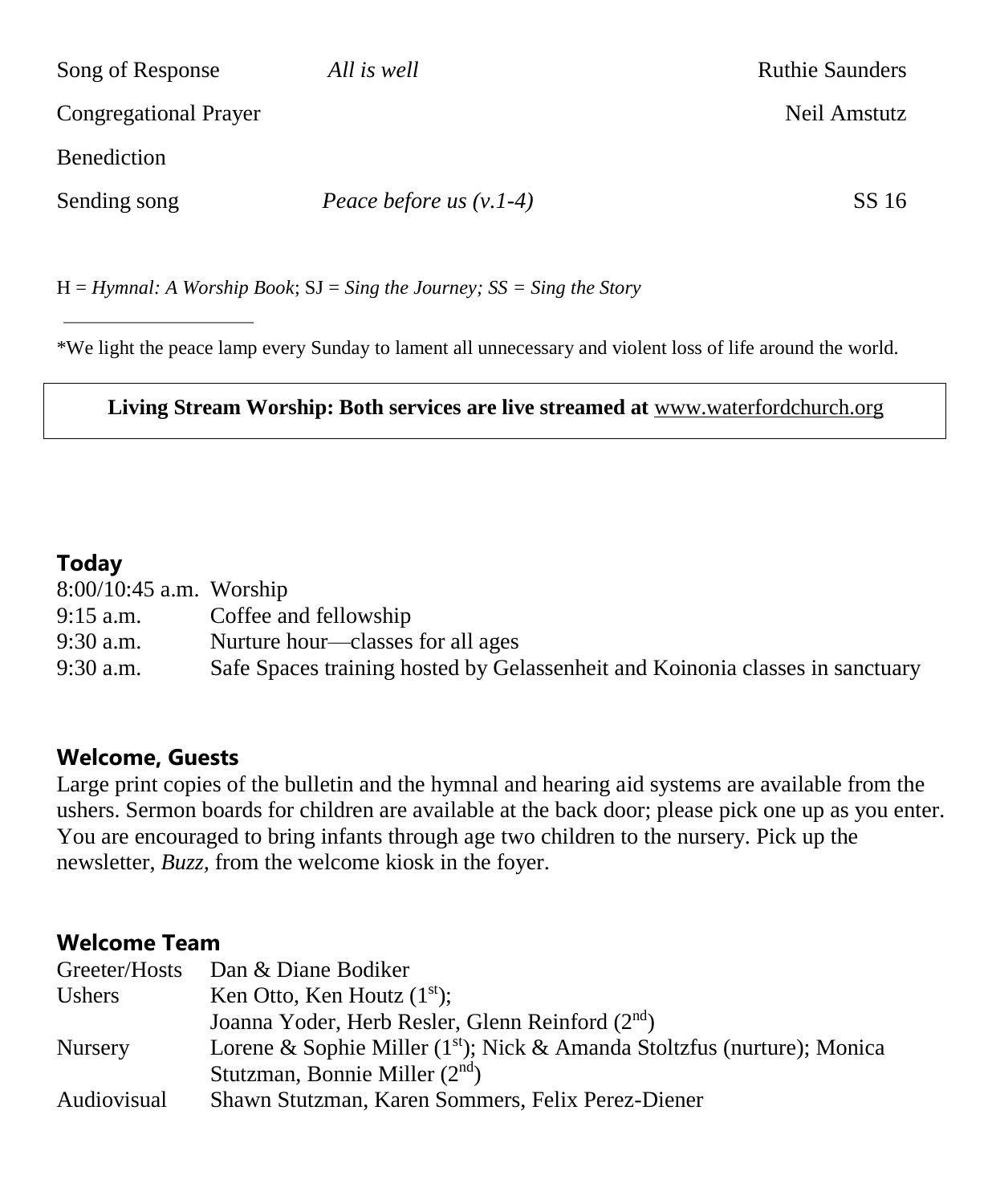# **Prayers for Brothers and Sisters**

*Aaron and Anne Lehman* as they joyfully welcome their son, Charles Winston, who was born on Monday. The rosebud is in his honor.

Seventh grade students *– Alex Berkey, Madilyn Chupp, Tyler Daniels, Isabella Hartzler Christina Herrmann, Miranda Pfahler, Teresa Ross Richer, Carter Stoltzfus, Clayton Stoltzfus, Samatha Stoltzfus –* and their Sunday School teachers *Cynthia Kauffmann and Angela Stoltzfus.* 

*Jerrell and Jane Ross Richer* sharing this morning in Sugarcreek, Ohio about their Two-Way Mission with Goshen and Ecuador.

*Our guests from Interfaith Hospitality Network* who will be staying at Waterford this week, for *WMC members* to joyfully extend Christ's hospitality in tangible ways.

Praise God for *Israel College of the Bible*, "the first Hebrew-language Bible college since the days of the disciples," says a Mennonite Mission Network professor. Pray that the Arab Christian and Messianic Jewish students who study together will also be peace-builders in the Middle East.

*High school seniors* and their parents as the students are considering which colleges and service opportunities they will submit applications to.

*Refugees* throughout the world, as they seek a place to be safe and belong.

*All affected by* the recent Russian passenger plane that crashed in Egypt over the Sinai desert killing all 224 people on board, including 15 children.

*Shirley Toole* as she lives into a new cancer diagnosis.

## **Fanning the Flames visual**



As part of our recently completed Fanning the Flames worship series, we "grew a flame visual" at the center of the sanctuary. Each Sunday, a different colored piece of flame was made available to everyone present to write a response to a question relating to spiritual giftedness. New pieces of flame were added to the visual each week. What you

see today is the "fanned flame" representing the gathered community's commitment to finding and using our own spiritual gifts and helping others to find theirs.